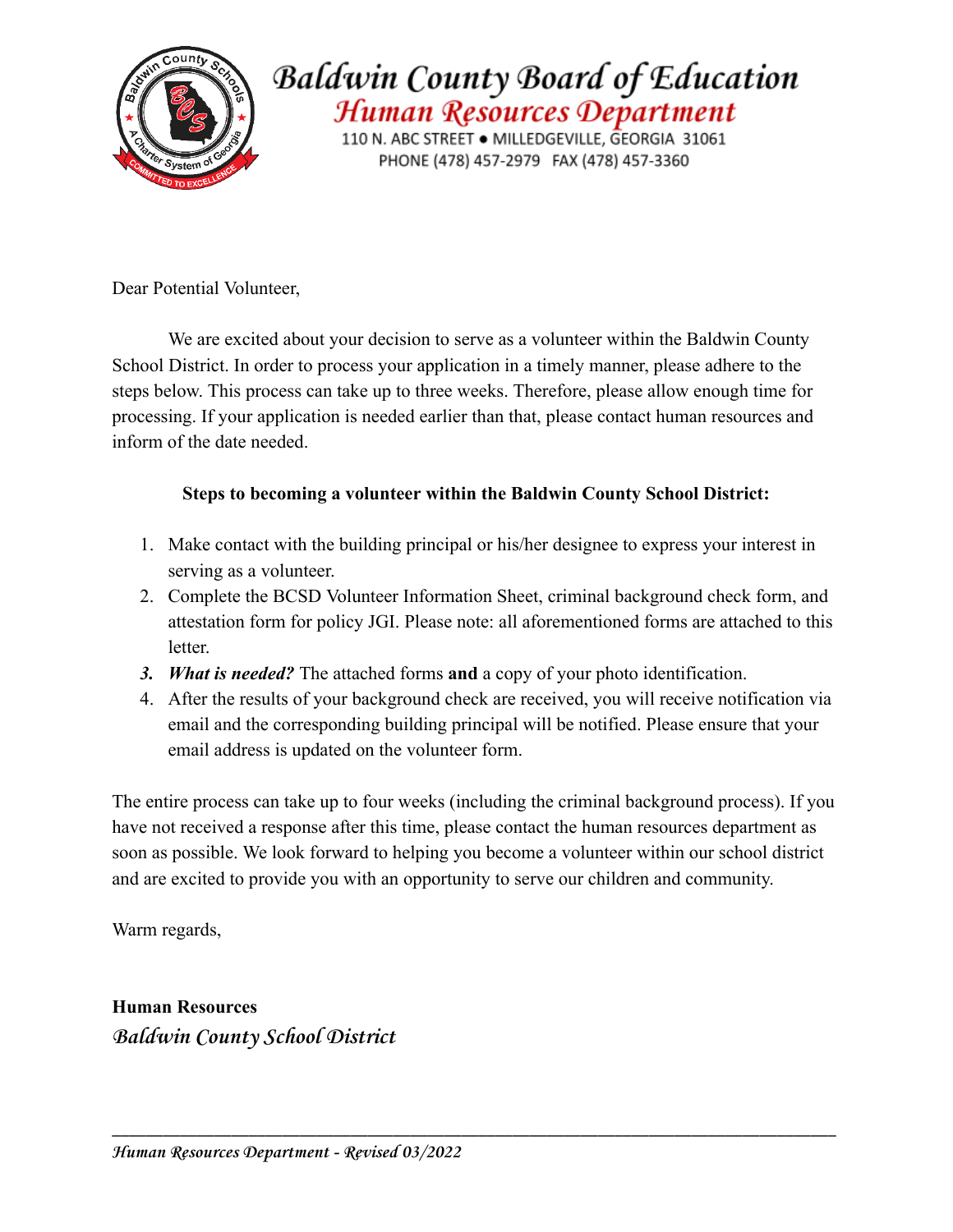# *Volunteer Information*

| <b>Full Name</b>         |                               |
|--------------------------|-------------------------------|
| <b>Phone Number</b>      |                               |
| <b>Address</b>           |                               |
| Email                    |                               |
| <b>Emergency Contact</b> | Name:<br><b>Relationship:</b> |
|                          | <b>Phone Number:</b>          |

- 1. Have you volunteered with Baldwin County School District before? [ ] Yes or [ ] No
- 2. Have you ever been convicted of a felony? [ ] Yes or [ ] No
- 3. Emergency contact name:
- 4. Emergency contact

#### **Where would you like to volunteer?**

| Baldwin Success Academy [] | $GCSU$ [ ]              | <b>Baldwin High School</b> [] |
|----------------------------|-------------------------|-------------------------------|
| Mr. Antonio Ingram         | Dr. Runee Sallad        | <b>Andrea Herrington</b>      |
| Oak Hill Middle School []  | Midway Hills Primary [] | Midway Hills Academy []       |
| <b>Amber Palmer</b>        | <b>Kemyada Pinkston</b> | <b>Sabrina Farley</b>         |
| Lakeview Primary []        | Lakeview Academy []     | Early Learning Center []      |
| <b>Sophie Walters</b>      | <b>Christy Tyon</b>     | <b>Mindee Adamson</b>         |

#### **How can you help?**

| Willing to serve where there is a need | Read with a student once a week $(K-5)$ |  |
|----------------------------------------|-----------------------------------------|--|
| Assist in the classroom                | Tutor students (various subjects)       |  |
| Assist in the office                   | Mentor students (6th - 12th)            |  |
| Special events and programs            | Field Trips/Field Day                   |  |

\_\_\_\_\_\_\_\_\_\_\_\_\_\_\_\_\_\_\_\_\_\_\_\_\_\_\_\_\_\_\_\_\_\_\_\_\_\_\_\_\_\_\_\_\_\_\_\_\_\_\_\_\_\_\_\_\_\_\_\_\_\_\_\_\_\_\_\_\_\_\_\_\_\_\_\_\_\_\_\_\_\_\_\_\_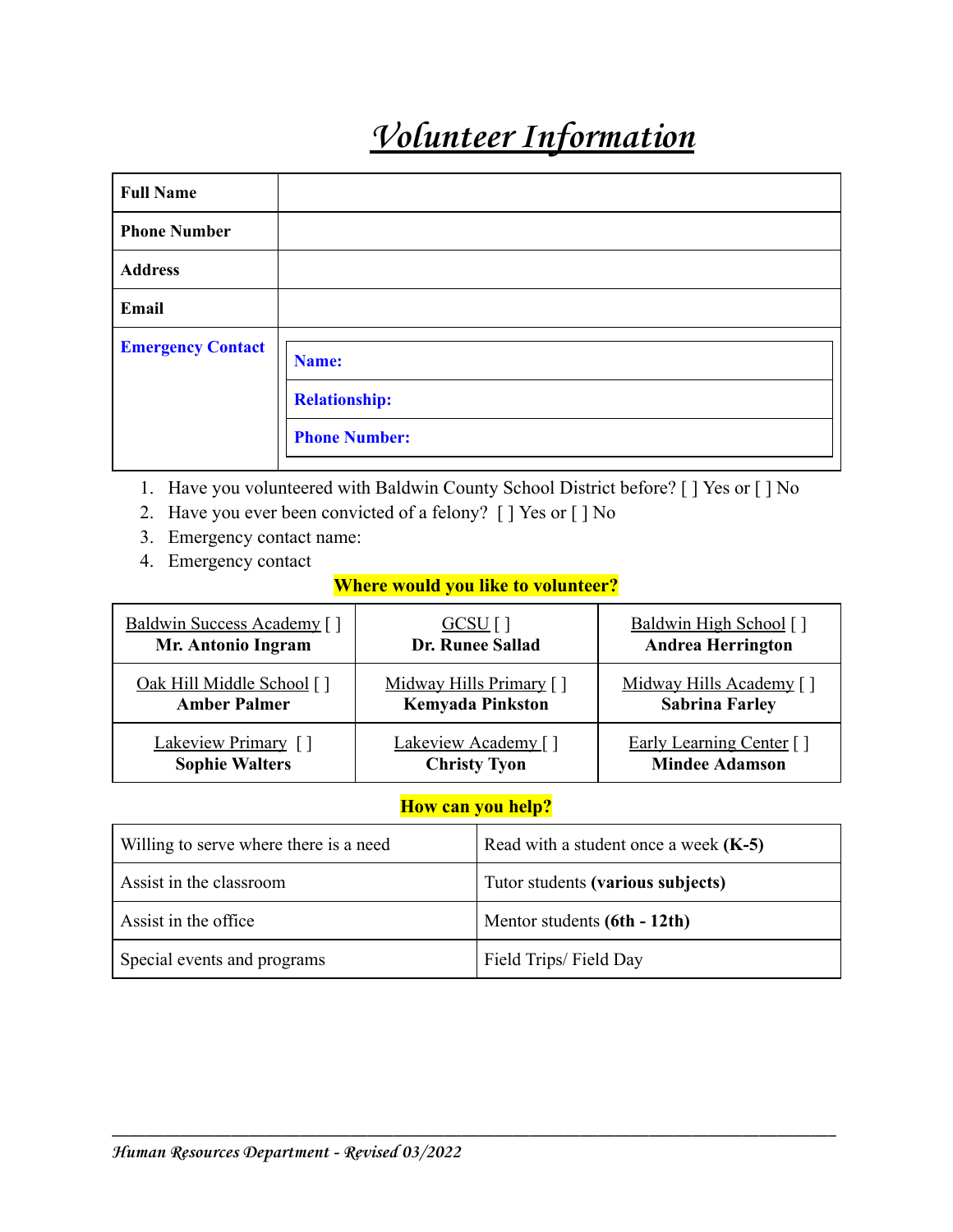### **Attestation**

After reading the required [Board Policy JGI: Child Abuse or Neglect](https://simbli.eboardsolutions.com/Policy/ViewPolicy.aspx?S=4007&revid=SwNyD42B2gmKYslshI7peOHTA==&ptid=amIgTZiB9plushNjl6WXhfiOQ==&secid=p6v70fD4K8ukRv6vtplusTtSg==&PG=6&IRP=0) , please sign and return this page with your volunteer application. Thank you.

**\_\_\_\_\_\_\_\_\_\_\_\_\_\_\_\_\_\_\_\_\_\_\_\_\_\_\_\_\_\_\_\_\_\_\_\_\_\_\_\_\_\_\_\_\_\_\_\_\_\_\_\_\_\_\_\_\_\_\_\_\_\_\_\_\_\_\_\_\_\_\_\_\_\_**

In compliance with Georgia law, the Board adopts this policy to protect students from child abuse by requiring school employees to report allegations or evidence of suspected child abuse to the Baldwin County Department of Family and Children's Services (hereinafter referred to as DFCS). The reporting of suspected child abuse will invoke the protection of the State when needed in an effort to prevent further abuses.

All school personnel and those persons volunteering in schools are required to report suspected or alleged child abuse or neglect to appropriate school authorities as soon as reasonably possible. Any employee or volunteer who is aware of allegations of or who suspects child abuse or neglect of any student in the Baldwin County schools shall report this to the building principal (or immediate supervisor at the employee's work site) as soon as reasonably possible. Upon receipt of this information, principals or supervisors or his/her designee shall orally notify DFCS and the Superintendent, or his/her designee, immediately; but in no case later than twenty-four (24) hours from the time of the receipt of the information. The oral report shall be followed by written documentation.

When a principal, supervisor, or the designated delegate thereof receives notification of suspected child abuse, he or she shall not exercise any control, restraint, modification, or make other change to the information provided by the reporter. The principal, supervisor, or the designated delegate thereof may consult others prior to reporting the suspected child abuse and may provide any additional, relevant, and necessary information when reporting the suspected child abuse.

All system personnel who make reports of suspected child abuse or neglect in good faith are immune from any civil or criminal liability. Knowingly and willfully failing to report suspected child abuse or neglect is a misdemeanor under Georgia law.

All school personnel who have contact with students shall receive training in identification and reporting of child abuse and neglect with annual updates

I attest that I have received a copy of the Baldwin County School District's policy JGI, Child Abuse or Neglect, and fully understand its contents.

**\_\_\_\_\_\_\_\_\_\_\_\_\_\_\_\_\_\_\_\_\_\_\_\_\_\_\_\_\_\_\_\_\_\_\_\_\_\_\_\_\_\_\_\_\_\_\_\_\_\_\_\_\_\_\_\_\_\_\_\_\_\_\_\_\_\_\_\_\_\_\_\_\_\_**

Volunteer's Printed Name

Volunteer's Signature Date

\_\_\_\_\_\_\_\_\_\_\_\_\_\_\_\_\_\_\_\_\_\_\_\_\_\_\_\_\_\_\_\_\_\_\_\_\_\_\_\_\_\_\_\_\_\_\_\_\_\_\_\_\_\_\_\_\_\_\_\_\_\_\_\_\_\_\_\_\_\_\_\_\_\_\_\_\_\_\_\_\_\_\_\_\_